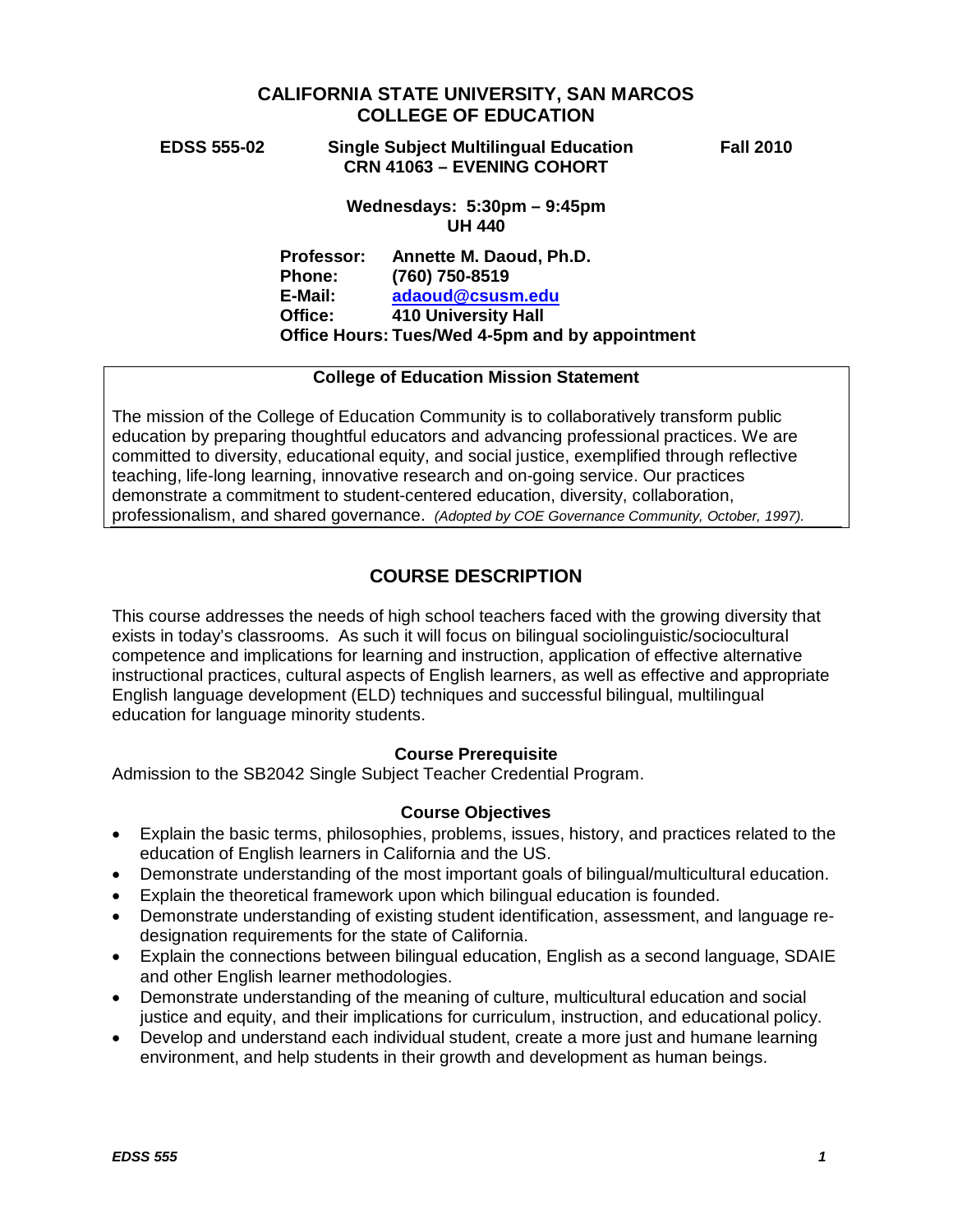# **Required Texts**

Echevarria, J., Vogt, M., and Short, D. (2010). *Making Content Comprehensible for Secondary English Learners: The SIOP Model*. Boston, MA: Allyn and Bacon / Pearson.

Course Reader - Course Reader - available on the EDSS 555 course website (Cougar Courses)

# **Authorization to Teach English Learners**

This credential program has been specifically designed to prepare teachers for the diversity of languages often encountered in California public school classrooms. The authorization to teach English learners is met through the infusion of content and experiences within the credential program, as well as additional coursework. Students successfully completing this program receive a credential with authorization to teach English learners. *(approved by CCTC in SB 2042 Program Standards, August 02)*

# **California Teacher Performance Assessment (CalTPA)**

Beginning July 1, 2008 all California credential candidates must successfully complete a stateapproved system of teacher performance assessment (TPA), to be embedded in the credential program of preparation. At CSUSM this assessment system is called CalTPA or the TPA for short. To assist your successful completion of the TPA a series of informational seminars are offered over the course of the program. TPA related questions and logistical concerns are to be addressed during the seminars. Your attendance to TPA seminars will greatly contribute to your success on the assessment. Additionally, COE classes use common pedagogical language, lesson plans (lesson designs), and unit plans (unit designs) in order to support and ensure your success on the TPA and more importantly in your credential program. The CalTPA Candidate Handbook, TPA seminar schedule, and other TPA support materials can be found on the COE website: <http://www.csusm.edu/coe/CalTPA/ProgramMaterialsTPA.html>

# **Teacher Performance Expectation (TPE) Competencies**

In addition to the CalTPA requirements outlined above, the course objectives, assignments, and assessments have been aligned with the following Teacher Performance Expectation (TPE) competencies; TPE 7 – Teaching English Learners, and TPE 15 – Social Justice and Equity.

# **College of Education Attendance Policy**

Due to the dynamic and interactive nature of courses in the College of Education, all students are expected to attend all classes and participate actively. At a minimum, students must attend more than 80% of class time, or s/he may not receive a passing grade for the course at the discretion of the instructor. Individual instructors may adopt more stringent attendance requirements. Should the student have extenuating circumstances, s/he should contact the instructor as soon as possible. *(Adopted by the COE Governance Community, December, 1997).*

## **Students with Disabilities Requiring Reasonable Accommodations**

Students with disabilities who require reasonable accommodations must be approved for services by providing appropriate and recent documentation to the Office of Disable Student Services (DSS). This office is located in Craven Hall 5205, and can be contacted by phone at (760) 750-4905, or TTY (760) 750-4909. Students authorized by DSS to receive reasonable accommodations should meet with their instructor during office hours or, in order to ensure confidentiality, in a more private setting.

## **CSUSM Academic Honesty Policy**

"Students will be expected to adhere to standards of academic honesty and integrity, as outlined in the Student Academic Honesty Policy. All written work and oral presentation assignments must be original work. All ideas/materials that are borrowed from other sources must have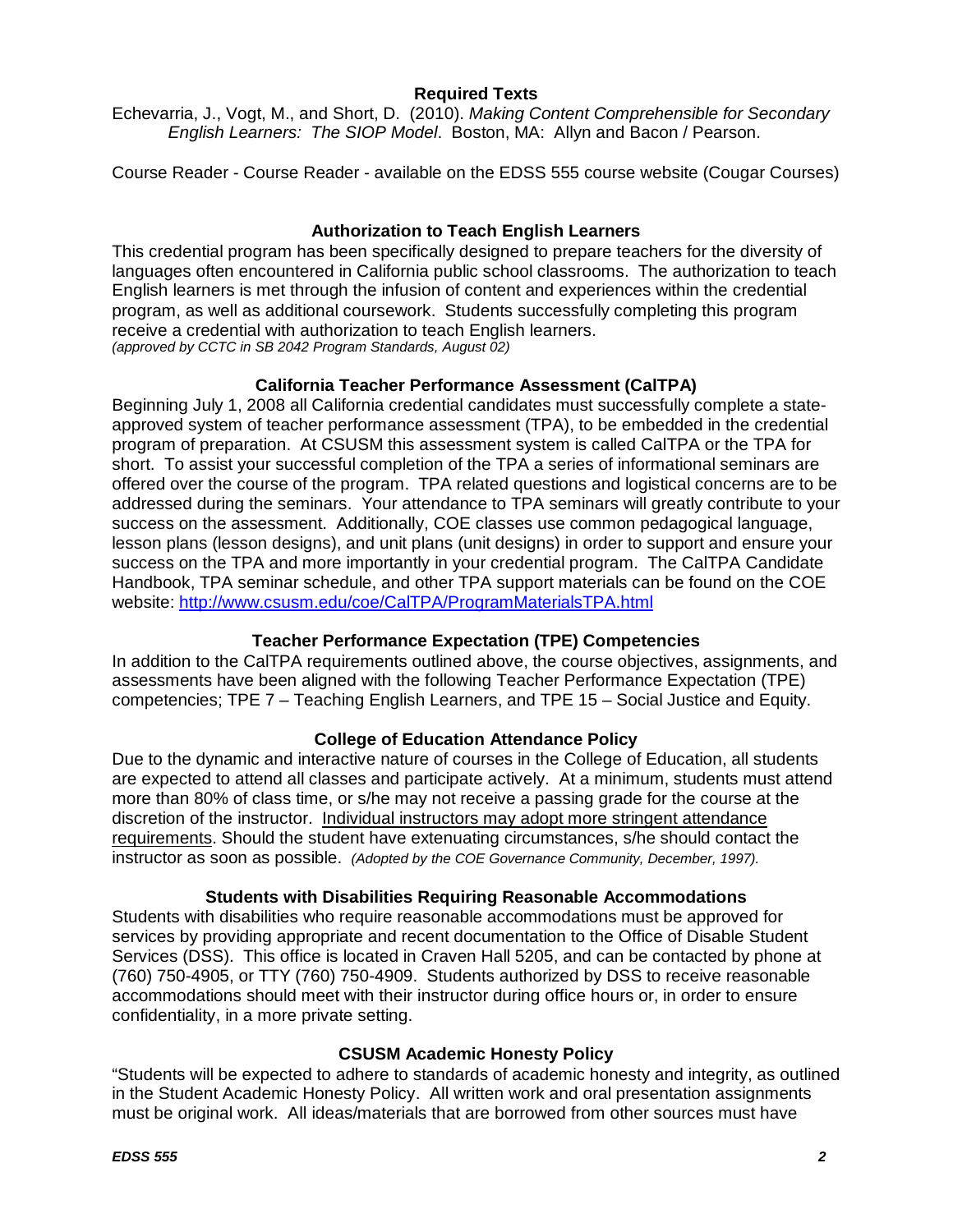appropriate references to the original sources. Any quoted material should give credit to the source and be punctuated with quotation marks.

Students are responsible for honest completion of their work including examinations. There will be no tolerance for infractions. If you believe there has been an infraction by someone in the class, please bring it to the instructor's attention. The instructor reserves the right to discipline any student for academic dishonesty in accordance with the general rules and regulations of the university. Disciplinary action may include the lowering of grades and/or the assignment of a failing grade for an exam, assignment, or the class as a whole." Incidents of Academic Dishonesty will be reported to the Dean of Students. Sanctions at the University level may include suspension or expulsion from the University.

### **Plagiarism:**

As an educator, it is expected that each student will do his/her own work, and contribute equally to group projects and processes. Plagiarism or cheating is unacceptable under any circumstances. If you are in doubt about whether your work is paraphrased or plagiarized see the Plagiarism Prevention for Students website [http://library.csusm.edu/plagiarism/index.html.](http://library.csusm.edu/plagiarism/index.html) If there are questions about academic honesty, please consult the University catalog.

#### **Appeals**

Every student has the right to appeal grades, or appeal for redress of grievances incurred in the context of any class. Disputes may be resolved informally with the professor, or through the formal grades appeal process. For the latter, consult Dr. Stall, Associate Dean.

### **Writing**

Writing requirements for this class will be met as described in the assignments. Every course at the university, including this one, must have a writing requirement of at least 2500 words.

#### **Course Requirements**

All students are expected to participate in class activities and demonstrate reflective learning. Students who do not attend a class session, are consistently late, or do not participate in class activities will not receive attendance and participation points for that session. *Six (6) points will be deducted for each missed class session.* It is important that students are well prepared for course sessions by completing the readings and assignments scheduled before the class meeting. **Assignments not handed-in on due date will lose 10% of earned credit per day.** Assignments should be typed and double-spaced (yes, including the reading reflections). Students who wish to revise an assignment must negotiate the requirements of the revision with the instructor.

| • Attendance and participation                         | 15 points |
|--------------------------------------------------------|-----------|
| • Reading Reflections / ELD Standards                  | 20 points |
| • Questionnaire - Learning About Your English Learners | 5 points  |
| • ELD / SDAIE Lesson Observation                       | 10 points |
| • SDAIE Lesson Design                                  | 15 points |
| • SDAIE / Multicultural Lesson Plan and Resources      | 25 points |
| • TPE 15 - Action Plan / Reflective Statement          | 10 points |
|                                                        |           |

### **Grading**

| $95 - 100$ | A    | $90 - 94$ | A-   |
|------------|------|-----------|------|
| 87 - 89    | - B+ | $83 - 86$ | R.   |
| $80 - 82$  | - B- | $77 - 79$ | C+   |
| 73–76 C    |      | $70 - 72$ | $C-$ |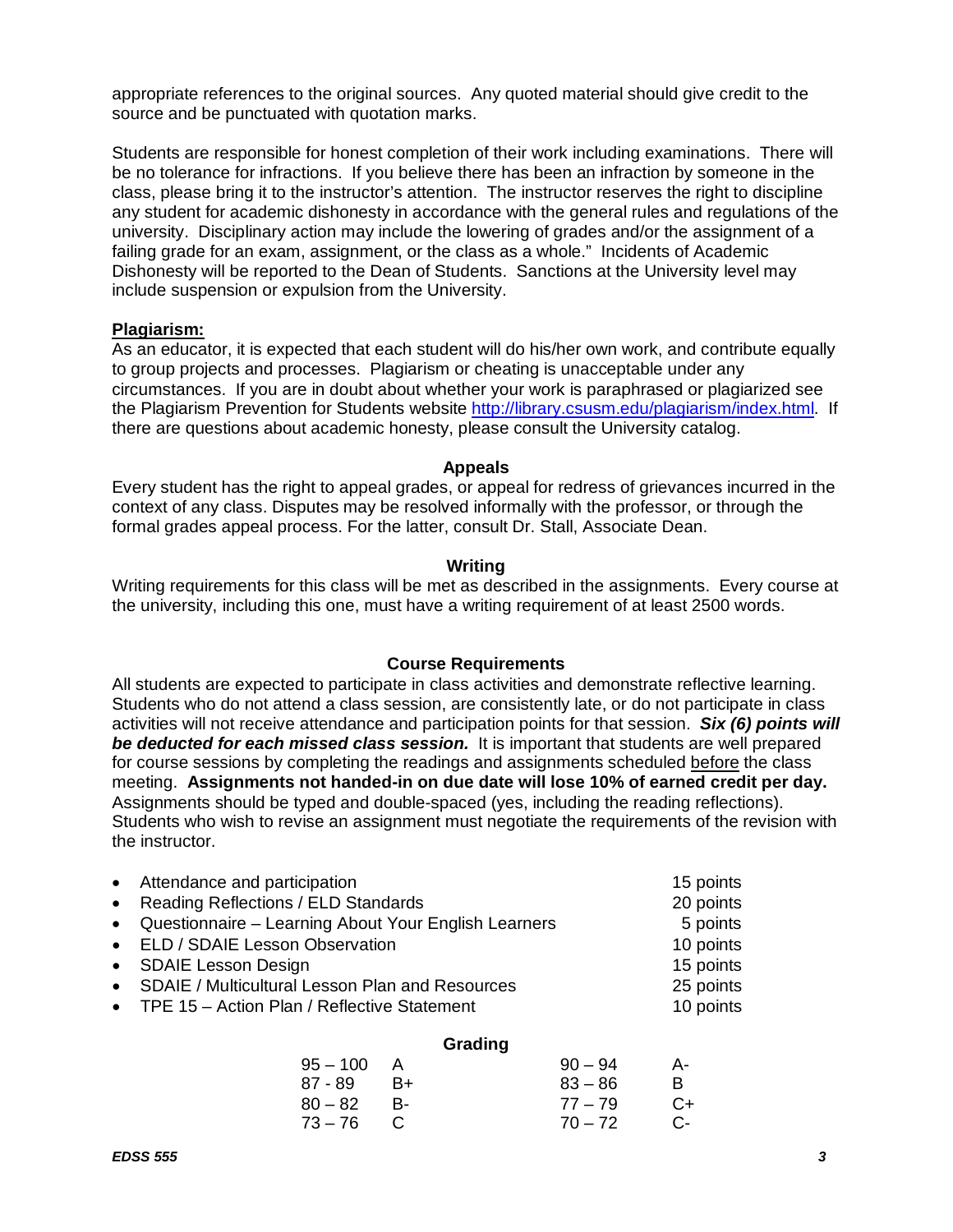# **ASSIGNMENT DESCRIPTIONS**

# **Reading Reflections (5 points each) & ELD Standards 20 points**

Reflections based on the readings will cover the following topics, and are due during the following class sessions:

| Social / Cultural Context of Bilingual Education |  |
|--------------------------------------------------|--|
| Second Language Acquisition / BE Programs        |  |
| <b>SDAIE Strategies in your Content Area</b>     |  |
| Sociocultural Aspects of Schooling               |  |

Reading Reflections will be discussed at the beginning of the class session on which they are due, and **must** include:

- A written summary and/or analysis of the assigned topic that reflects understanding of the key concepts, including comments / analysis from the required readings.
- A reflection of the topic including connections that can be made between the topics and teaching English language learners, **with specific examples from student teaching experiences, school observations, or other personal experiences in diverse settings.**

## ELD Standards Requirement

For the **3rd class session**, you will need to download and print the ELD standards to work with in class. The ELD Standards - Grades 9-12 are available on the course website (Cougar Course) and/or you have access to them on the California Department of Education website.

### **Questionnaire – Learning About Your English Learners 5 points – Critical Assessment Task (CAT)**

In class, students will work in groups to write lists of questions to ascertain information about their English learners in the following areas: linguistic background; academic language abilities, content knowledge, and skills; physical, social and emotional development; cultural and health considerations; and interests and aspirations. From these lists, each student will create a questionnaire that can be administered to his/her English learners. This assignment is aligned to the TPAs.

# **ELD / SDAIE Lesson Observation 10 points**

For this assignment you will observe an ELD or SDAIE lesson at your student teaching school site. Your observation can be in any classroom with English learners (ELD, SDAIE / Sheltered, or "mainstream"). Your observation write-up should include a description of; the classroom, what the teacher did, what the students did. You can refer to the SIOP Protocol on pp. 234-235 as a guideline for what to look for in an effective lesson for English learners. As part of your write-up, you should discuss how (if necessary) you would modify the lesson/activity observed in light of the information and knowledge gained in the course.

# **SDAIE Lesson Design 15 points**

Each student will write and present a lesson design that clearly incorporates the SDAIE methodologies and principles discussed in class and in the course readings thus far in the semester. Your SDAIE lesson design should be appropriate for English learners at various ELD proficiency levels in your content area classroom. Your SDAIE lesson design will include an accurate assessment plan, and instructional strategies that are based on your English learners' proficiency level(s).

DUE: Session 1 DUE: Session 2 DUE: Session 5 DUE: Session 8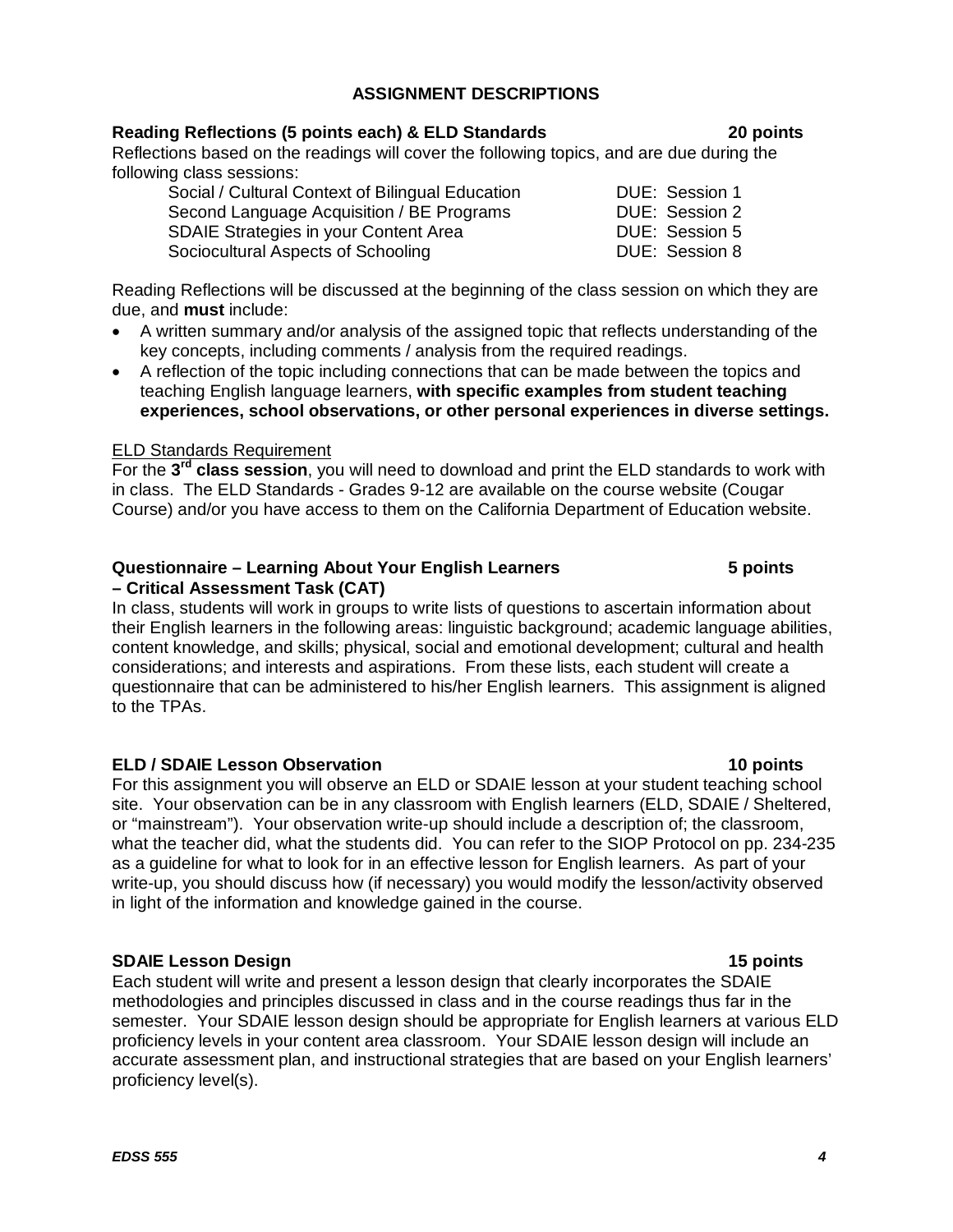## **SDAIE / Multicultural Lesson Plan and Resources 25 points – Critical Assessment Task (CAT)**

Applying the SDAIE methodologies and principles you have learned in class, you will create a SDAIE lesson plan appropriate for English learners at various proficiency levels. You will write and present a lesson plan that clearly delineates how every student will be a successful learner by providing universal access to diverse students (e.g., gifted, English learners, special needs, poor readers, non-readers).

In addition, you will have the opportunity to collect resources (books, websites, articles, videos, etc.), that are rooted in multicultural education / social justice and equity for high school students. The term "multicultural" includes the following categories; race or ethnicity, gender, religion, sexual orientation, socioeconomic status, age, and physical or mental ability and language.

The required elements of the assignment are:

- 1. Each student will choose at least **three** multicultural resources that address appropriate proficiency and content area knowledge for high school students. Students are encouraged to find resources that are bilingual (English and another language).
- 2. Each student will write an APA-formatted reference for each reference along with a brief description of the resource (1-2 sentences).
- 3. Each student will write and present a SDAIE / Multicultural lesson plan that clearly incorporates at least **one** multicultural resource and delineates how every student will be a successful learner by providing universal access to diverse students.

Your SDAIE / Multicultural lesson plan should include the following components:

- 1. Grade level, Content standard(s) / objectives, ELD standard(s) / objectives, requisite background information (i.e. Who are your students? What are your English learners' proficiency levels? What do your students need to know prior to the lesson?) Materials / resources necessary for the lesson.
- 2. A plan for assessment
	- How will your students demonstrate mastery of the content and language standards / objectives?
	- What varied authentic products will be produced?
	- What multi-level assessment criteria will be used? Different levels of mastery?
- 3. Vocabulary and grammatical structures (if applicable) to be learned or reinforced in the lesson – how will you make vocabulary development part of the lesson?
- 4. How do ALL your students have access to the content you are presenting?
	- Do the activities you have designed for the lesson support the content and ELD standards you have selected?
	- What SDAIE strategies are you using to make the content accessible to all your students?
	- Do the lesson strategies incorporate group collaboration, cooperative learning activities, peer assistance, or other work-group techniques?
	- Does the lesson incorporate multicultural / social justice and equity resources, strategies, principles, etc, that validate the language(s) and culture(s) of your students?
	- Do all students have access to academic language?
- 5. How will you ensure that your lesson provides equitable outcomes for ALL your students (from diverse linguistic, cultural, social and economic backgrounds)?

During several class sessions, students will have the opportunity to work on their lesson plan both individually and in small groups by applying what they have learned from the readings, class discussions, and their classroom experiences.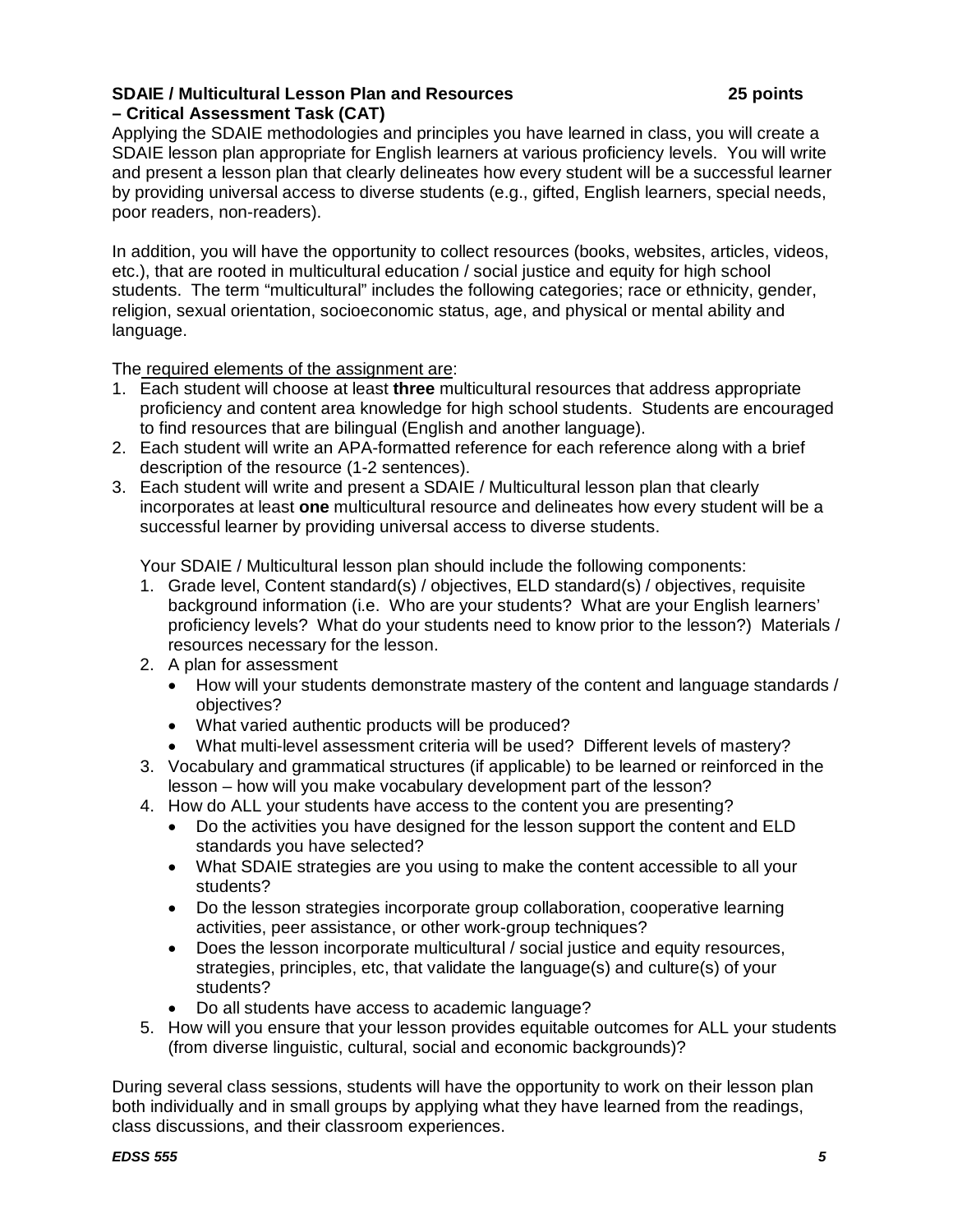Each student will present her/his SDAIE Lesson Plan (format to be determined by the class)*.*

# *This assignment is aligned to address TPEs 7 and 15 (see rubric below).*

| <b>Criteria</b>                                               | <b>Developing</b>                                                                                                                                                                                              | <b>Nearly</b><br><b>Meets</b>                                                                                                                                                                                                                                                    | <b>Meets</b>                                                                                                                                                                                                                                                                                                                                                                                | <b>Exceeds</b>                                                                                                                                                                                                                                                                                                                                                                                                                                                       |
|---------------------------------------------------------------|----------------------------------------------------------------------------------------------------------------------------------------------------------------------------------------------------------------|----------------------------------------------------------------------------------------------------------------------------------------------------------------------------------------------------------------------------------------------------------------------------------|---------------------------------------------------------------------------------------------------------------------------------------------------------------------------------------------------------------------------------------------------------------------------------------------------------------------------------------------------------------------------------------------|----------------------------------------------------------------------------------------------------------------------------------------------------------------------------------------------------------------------------------------------------------------------------------------------------------------------------------------------------------------------------------------------------------------------------------------------------------------------|
| TPE-7<br><b>Teaching</b><br><b>English</b><br><b>Learners</b> | Candidates know<br>and can apply few of<br>the pedagogical<br>theories, principles,<br>and instructional<br>practices for English<br>learners. ELs do not<br>comprehend key<br>academic concepts<br>and ideas. | Candidates know<br>many pedagogical<br>theories, principles,<br>and instructional<br>practices for<br>English learners,<br>but cannot apply<br>them in a<br>comprehensive<br>manner.                                                                                             | Candidates know and<br>can apply pedagogical<br>theories, principles,<br>and instructional<br>practices for<br>comprehensive<br>instruction of English<br>learners.                                                                                                                                                                                                                         | Candidates know and<br>can apply pedagogical<br>theories, principles, and<br>instructional practices for<br>comprehensive<br>instruction of ALL<br>English learners.                                                                                                                                                                                                                                                                                                 |
| <b>TPE-15</b><br>Social<br>Justice<br>and<br><b>Equity</b>    | Lesson strategies<br>and activities do not<br>address issues of<br>social justice and<br>equity in the<br>classroom. Lesson<br>plans are not<br>designed for<br>students from<br>diverse<br>backgrounds.       | Candidates select<br>some multicultural<br>resources that<br>address issues of<br>social justice and<br>equity. Lesson<br>plans do not include<br>instructional<br>practices for<br>diverse students<br>and are not<br>grounded in<br>theories of<br>multicultural<br>education. | Candidates select<br>authentic multicultural<br>resources that address<br>issues of social justice<br>and equity. Lesson<br>plans are designed to<br>include instructional<br>practices that are<br>grounded in theories of<br>multicultural education.<br>and provide equitable<br>outcomes for students<br>from different<br>linguistic, cultural,<br>social and economic<br>backgrounds. | Candidates include<br>justification for each<br>multicultural selection<br>that show how issues of<br>social justice and equity<br>are addressed for all<br>students. Lesson plans<br>apply instructional<br>strategies grounded in<br>theories and principles of<br>multicultural education,<br>ensure equal outcomes<br>for all students from<br>different backgrounds,<br>and are designed with<br>stakeholders<br>representing all students<br>in the classroom. |

### **SDAIE / Multicultural Lesson Plan Rubric**

# **TPE 15 – Action Plan / Reflective Statement 10 points**

In EDSS 555, you are specifically responsible for demonstrating that you have met TPE 15: Social Justice and Equity in your coursework. Each student will create a personalized diversity / social justice action plan designed specifically for his/her English learners and/or their parents. Your plan will discuss how you, as a future teacher of English learners, will address an issue of diversity, social justice and/or equity in your high school classroom. Your plan will include the following; identifying / defining the issue you have chosen to address, a description of the English learners and/or parents your plan is designed for, a reflection of the reasons you chose the issue, and a description of the personalized action plan (specific activities) you have created. Your action plan and reflective statement MUST reference TPE 15 so that you are demonstrating how you have met the TPE through this assignment.

Drafts on your Action Plan / Reflective Statements are due on the last day of class for peer review and analysis.

**You MUST post your final TPE 15 – Action Plan / Reflective Statement to the course website (Cougar Courses) in order to receive credit for this assignment.**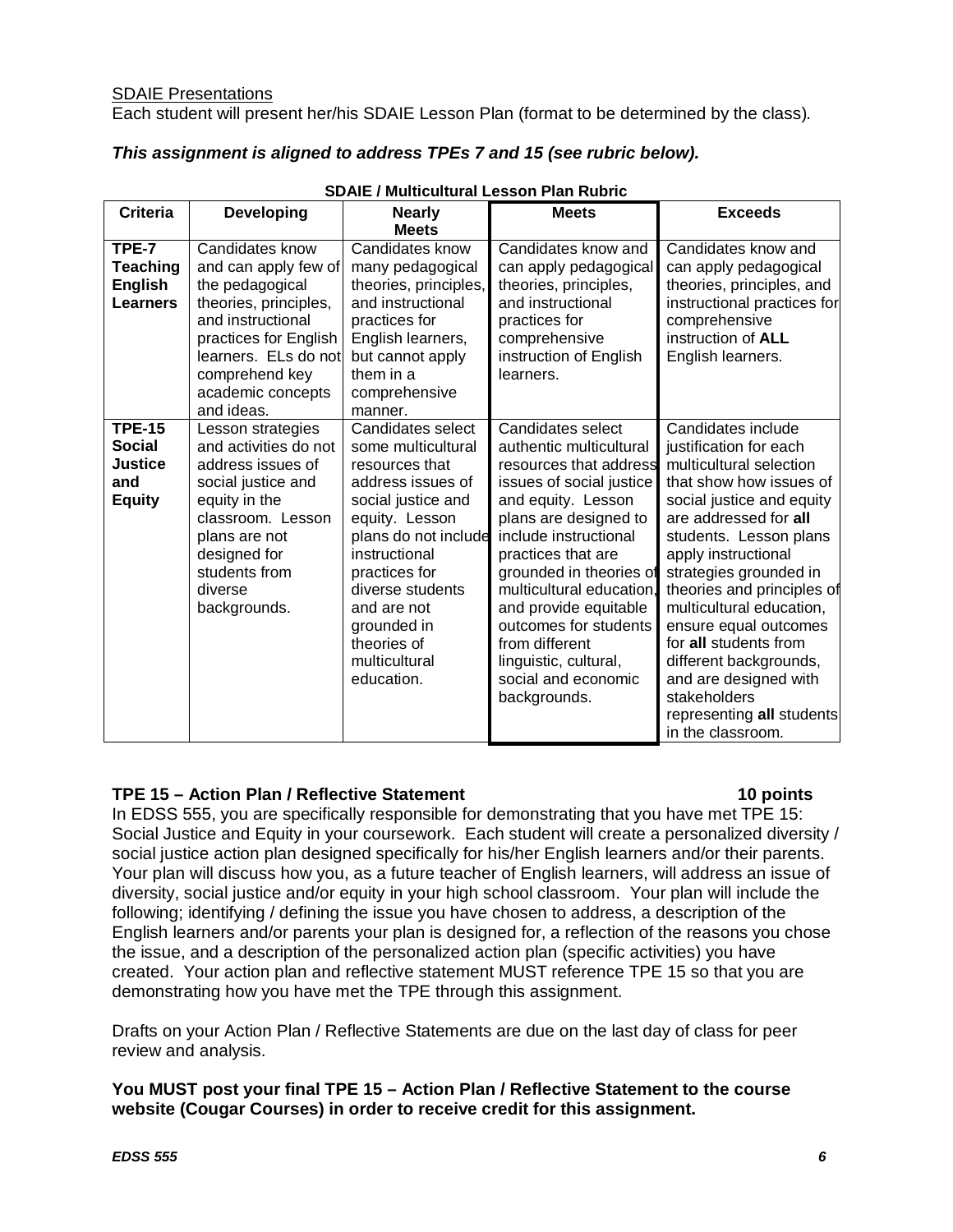| <b>Date</b>        | <b>Topic</b>                                                           | <b>Assignment</b>                                                           |
|--------------------|------------------------------------------------------------------------|-----------------------------------------------------------------------------|
| Session 1          | • Introduction / Overview                                              | Banks - Teaching Literacy for SJE                                           |
| 9/1                | Who are English Language Learners?                                     | (course website)                                                            |
|                    | • What is Social Justice and Equity?                                   | Crawford - Diminished Vision of Civil                                       |
|                    |                                                                        | Rights (course website)                                                     |
|                    |                                                                        | <b>DUE: Reading Reflection #1</b>                                           |
|                    |                                                                        | (in-class assignment)                                                       |
| Session 2          | • Historical Overview of Bilingual                                     | Final Rpt on Prop. 227 (website)                                            |
| 9/8                | Education-Social, Political and Legal                                  | Diaz-Rico-Components of ELD                                                 |
|                    | Foundations                                                            | Programs (course website)                                                   |
|                    | • Second Language Acquisition:                                         | Diaz-Rico-Chapter 2 (course website)                                        |
|                    | <b>Theoretical Frameworks</b>                                          | Collier – Acquiring A $2^{nd}$ Language for                                 |
|                    | • BE Programs / Legal Mandates -                                       | School (course website)                                                     |
|                    | Prop. 227 / Politics of Language                                       | Dutro & Kinsella - Chapter 3 (website)<br><b>DUE: Reading Reflection #2</b> |
| Session 3          | • Identification/Placement/Assessment                                  | Promoting Academic Literacy Among                                           |
| 9/15               | of English Learners/CELDT                                              | Secondary ELs (course website)                                              |
|                    | • Working with the ELD Standards:                                      | Echevarria, Vogt & Short - Ch. 1 & 2                                        |
|                    | Profile of ELs' proficiency levels                                     | <b>DUE: Download the ELD Standards</b>                                      |
| Session 4          | • SDAIE Overview - Lesson Prep and                                     | Echevarria, Vogt & Short (SIOP) -                                           |
| 9/22               | <b>Building Background</b>                                             | Chapters 3 & 4                                                              |
|                    | • Learning About Your English Learners                                 |                                                                             |
| Session 5          | • SDAIE Strategies: Oral Language                                      | Echevarria, Vogt & Short (SIOP) -                                           |
| 9/29               | Development                                                            | Chapters 5 & 6                                                              |
|                    | • SDAIE Strategies: Reading and                                        | <b>DUE: Reading Reflection #3</b><br><b>DUE: Questionnaire - Learning</b>   |
|                    | Writing                                                                | <b>About Your English Learners</b>                                          |
| Session 6          | • SDAIE in the Content Areas                                           | Echevarria, Vogt & Short (SIOP) -                                           |
| 10/6               | • SDAIE Strategies: Oral Language<br>Development / Reading and Writing | Chapters 7 & 8                                                              |
|                    | • SDAIE in the Content Areas                                           |                                                                             |
|                    | Discussion of ELD / SDAIE Obvs.<br>$\bullet$                           | <b>DUE: ELD / SDAIE Observations</b>                                        |
| Session 7          | • Assessment                                                           | Echevarria, Vogt & Short - Ch. 9 & 10                                       |
| 10/13              | • CALLA - Instructional Strategies for                                 | Chamot & O'Malley-Ch. 3 (website)                                           |
|                    | English learners                                                       |                                                                             |
|                    | • Academic English                                                     | <b>DUE: SDAIE Lesson Design</b>                                             |
|                    | • SDAIE Lesson Design Presentations                                    |                                                                             |
| Session 8          | • Beyond the Classroom: Social                                         | Journey Towards Belonging (website)                                         |
| 10/20              | Aspects of an EL's schooling                                           | Olsen - Learning English (website)                                          |
|                    | experiences                                                            | Rubinstein-Avila – Miguel (website)                                         |
|                    |                                                                        | <b>DUE: Reading Reflection #4</b>                                           |
| Session 9<br>10/27 | • Parents, Families and Communities                                    | Moll – Funds of Knowledge (website)                                         |
|                    | • SDAIE / MCE Lesson Plan and<br><b>Resources - Presentations</b>      | Quezada, et.al - Involving Latino<br>Parents (website)                      |
|                    | • SDAIE Review                                                         | <b>DUE: SDAIE / MCE Lesson Plans</b>                                        |
|                    | • TPE 15 Action Plans / Reflective                                     | and Resources                                                               |
|                    | <b>Statements</b>                                                      | DUE: TPE 15 - Action Plan /                                                 |
|                    |                                                                        | <b>Reflective Statement (draft)</b>                                         |
| Session 10         | No class session                                                       | DUE: Post final TPE 15 - Action                                             |
| 11/3               |                                                                        | <b>Plan / Reflective Statement</b>                                          |

# **Course Outline**